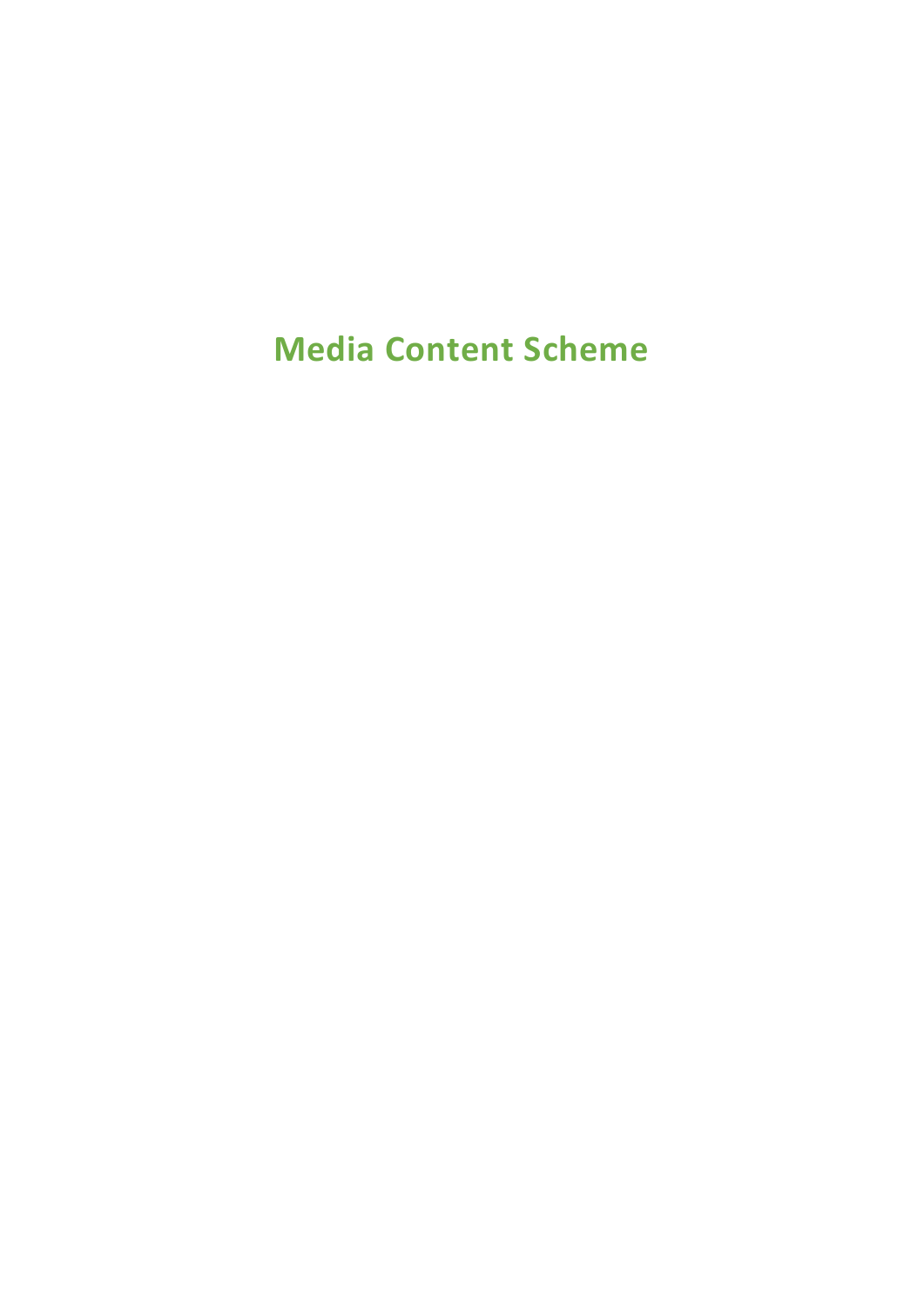# **1. Introduction**

The Media Content Scheme is an initiative managed and administered by the Office of the Minister within the Office of the Prime Minister.

This call for proposals is being issued by the Minister within the Office of the Prime Minister under the Media Content Scheme, where relevant guidelines are published on the Ministry's website https://msd.opm@gov.mt, constituting an integral part of the call for proposals.

# **2. Aim**

Through this call the Office of the Minister within the Office of the Prime Minister aimsto provide support to NGOs and Voluntary Organisations that do not carry out an economic activity within the meaning of Article 107 TFEU. Furthermore, through such assistance the supported NGOs and Voluntary Organisations shall not engage in the provision of new economic activities. The development of media content shall be limited to the NGOs and the Voluntary Organisations' own use including:

- research and production for television / radio biographies and documentaries
- the creation or embellishment of **own** websites and **own** online platforms
- the publication of research work conducted by applicants.

# **3. When and Where to apply**

The Scheme's guidelines are published and an independent Board is ready to receive applications. Applications are accepted throughout the year. These are to be submitted on [https://msd.opm@gov.mt,](https://msd.opm@gov.mt) by following the relevant link.

# **4. Eligibility Criteria**

- i. NGOs and Voluntary Organisations have to be officially registered as a Voluntary Organisation with the Commissioner for Voluntary organisations and compliant with the Commissioner for Voluntary Organisations as at date of application as per L.N. 372.
- ii. Submit all information required at the point of submission, including proof of legal status.

# **5. Exclusion Criteria**

- i. Applications submitted by organisations that are declared as non-compliant to the LN 372 of 2012 by the Commissioner for Voluntary Organisations at point of application.
- ii. Applications which do not contain factual information and that are not in line with guidelines.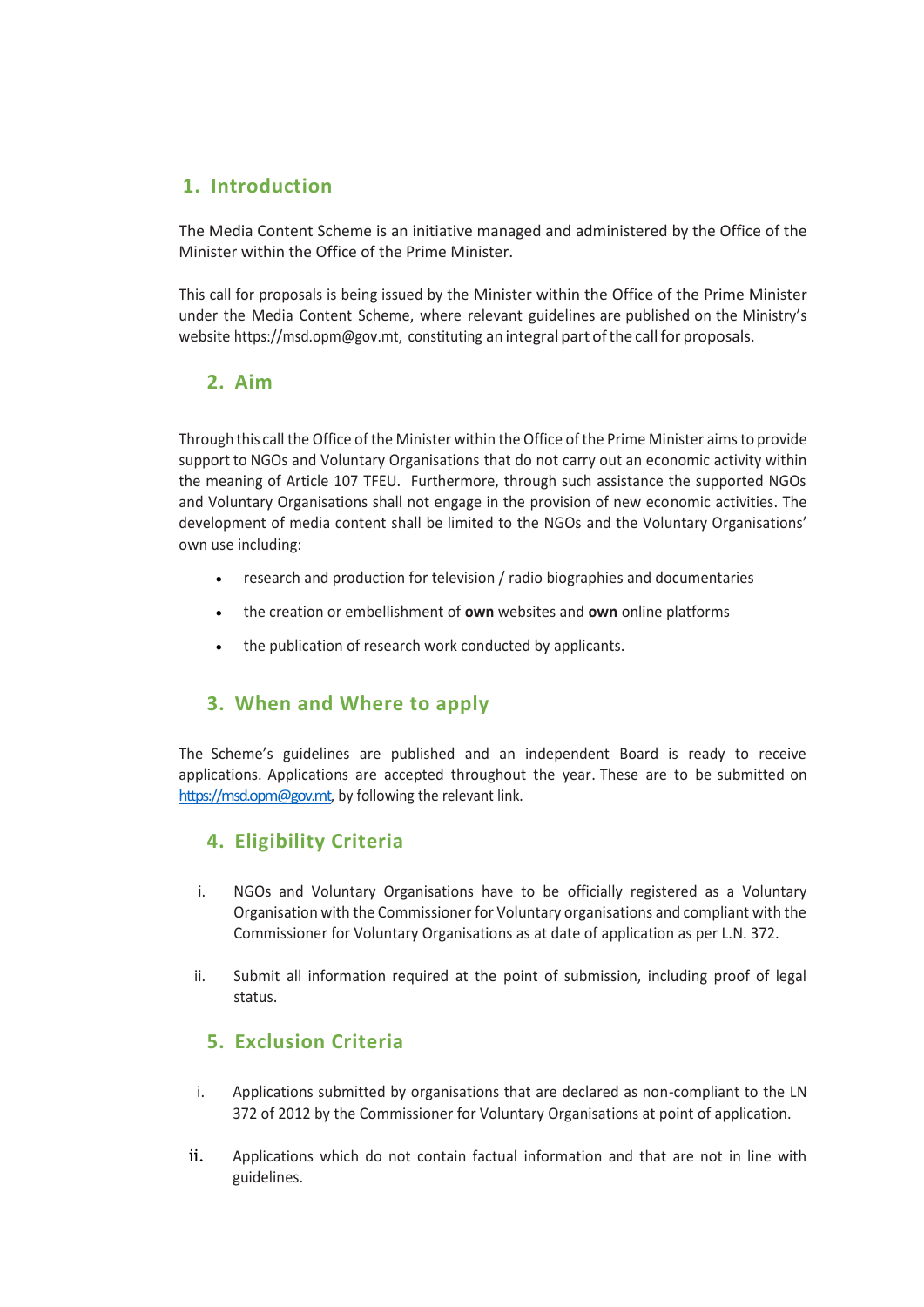- iii. Applications that do not address the Scheme's objectives.
- iv. Same project activities which have been funded through another EU or national fund.
- v. Applications that propose projects through which the NGO or Voluntary organization would carry out an economic activity and be remunerated for the content produced.

## **6. Award Criteria**

Applications will be evaluated in relation to the following criteria:

- i. Relevance to the theme/s indicated on the proposal (30 marks)
- ii. Coherence and feasibility of the proposed project and the potential of be implemented as proposed. (30 marks)
- iii. Clarity and coherence of the project proposal submitted with the application (10 marks)
- iv. Budget clarity and coherence (30 marks)

The awarding board reserves the right to seek further clarifications as it deems fit.

# **7. Funding Rules**

The Scheme shall be available for the period up to 31st December 2022 or until the budget of the Scheme is fully utilised. All requests received during this period will be evaluated and considered.

The budget of the project must be drafted according to the following funding rules.

Eligible costs must be directly linked to the proposed project.

#### **a. How much funding will be allocated to the project?**

Projects with costs of up to €10,000 can be considered for full funding while projects with costs of over €10,000 will receive up to 75% of the costs subject to a maximum of €30,000.

#### **b. What is the rule of allocation for projects under the Media Content Scheme?**

Budget will be allocated provided that it is consistent with the budgets presented in proposals submitted by applicants and linked directly to the measures and activities outlined in the project.

#### **c. What are the reporting obligations for this funding scheme?**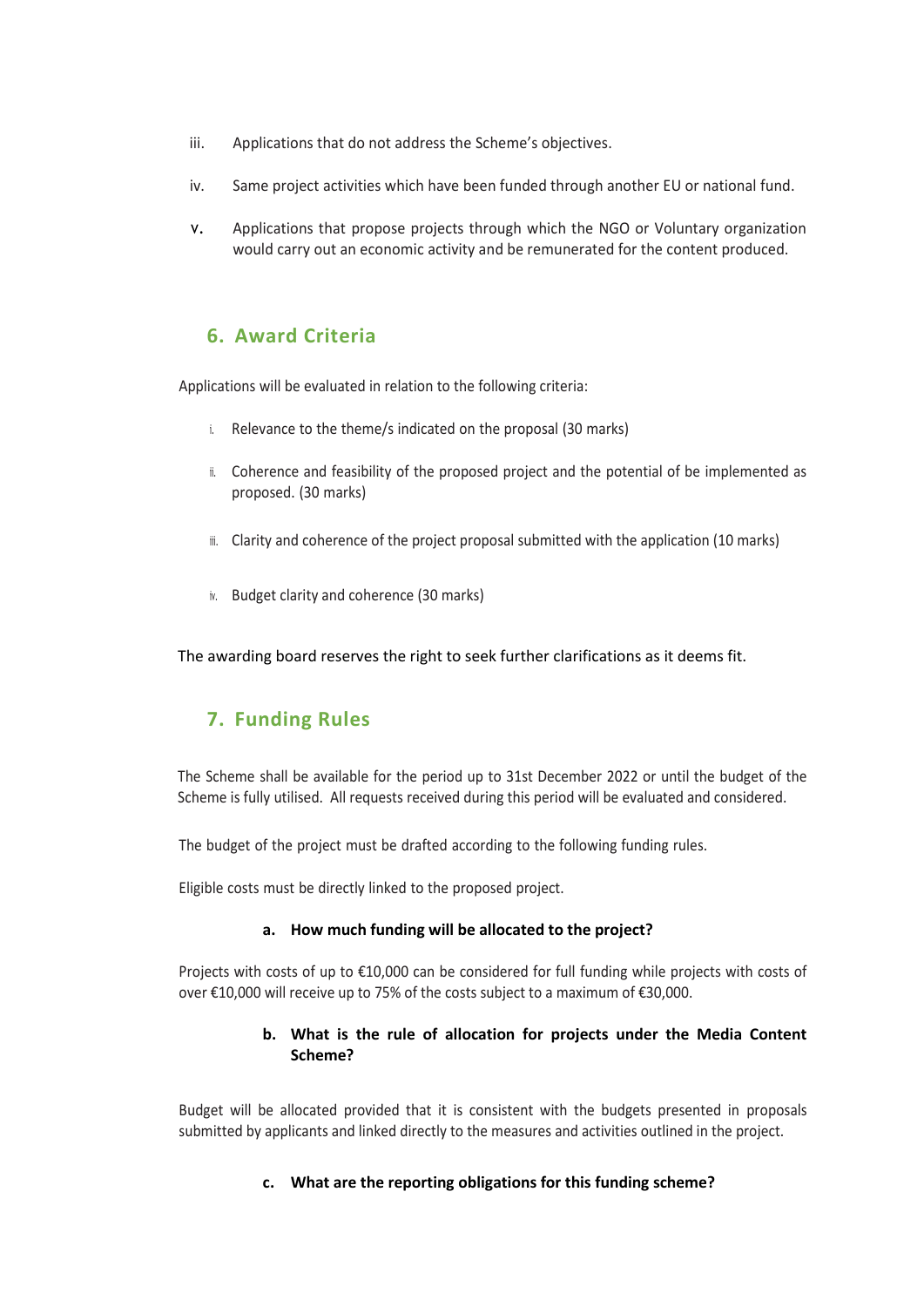Applicants will need to provide:

- I. Full justification of the costs incurred and original fiscal VAT receipts.
- II. Outputs of achievements.
- III. Clear outline of dissemination measures for project outcome in final report.

#### **d. How will disbursement be affected?**

Disbursement will only be made upon the presentation of the original fiscal VAT receipt.

## **8. Ineligible expenses**

Expenses covered by other Government or European Union funding schemes.

## **9. Application Procedure**

An application will be accepted only if:

- i. Submitted via the correct link which can be accessed whilst accessing <https://eforms.gov.mt/pdfforms.aspx?fid=oth001e&>
- ii. It shows a budget in conformity with these guidelines.
- iii. It is accompanied by all the requested additional documentation.
- iv. It is submitted by the stipulated deadline.

No changes can be made after the application has been submitted.

# **10. Eligibility, Evaluation and Award procedure**

All applications received will undergo an eligibility check against the eligibility criteria and exclusion criteria. All applications which have successfully passed these checks are evaluated by a board of independent external evaluators and ranked accordingly.

All applicants will be notified of the result by email.

# **11. Commitment Letter**

Applicants receiving funding through the Media Content Scheme will be issued with a Commitment Letter which will include all the relevant rules and obligations of applicants.

## **12.Disbursement**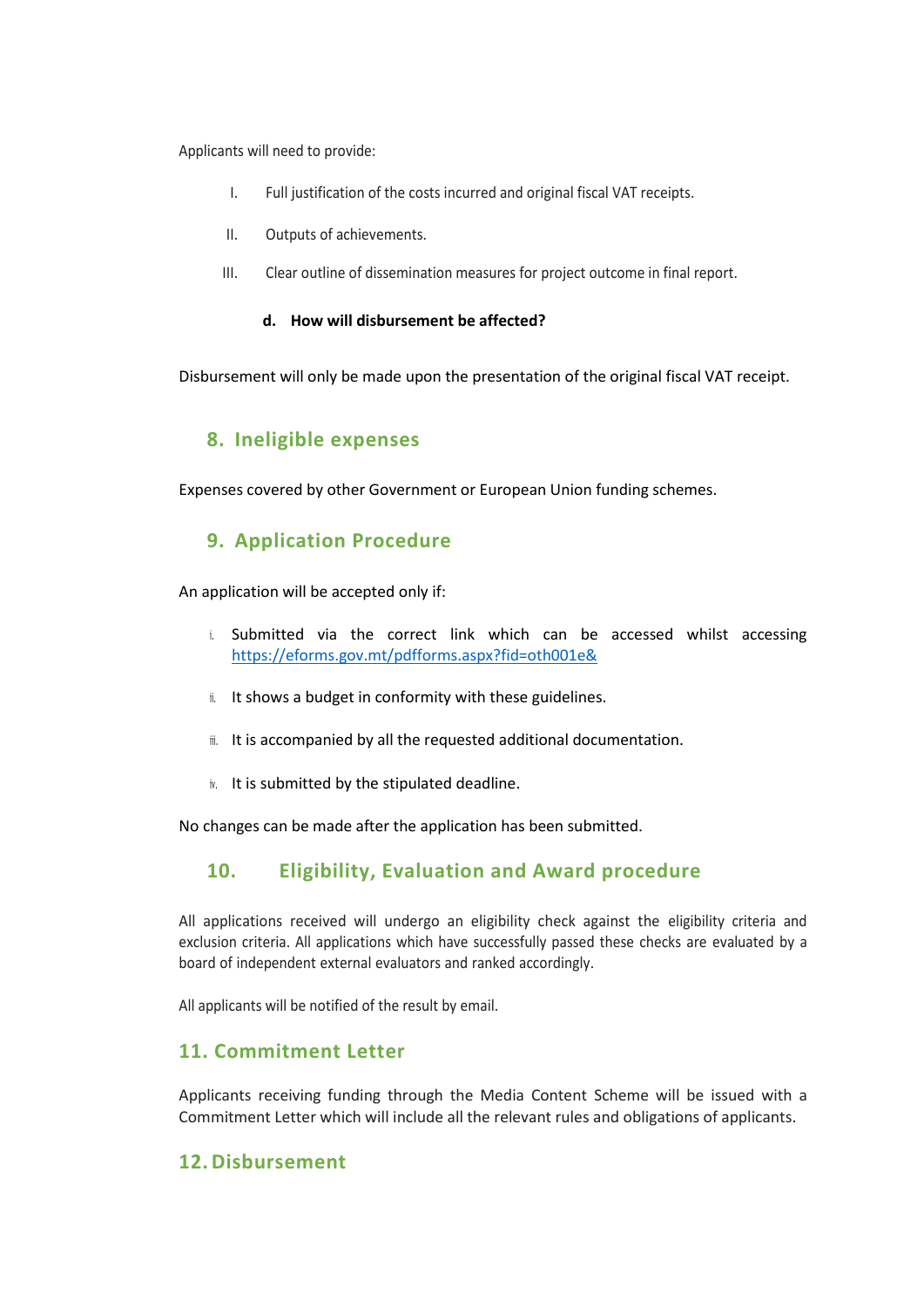Upon issuance of the Commitment Letter, applicants will be provided with a down payment of 50% of the budget approved by the selection board. Following the provision of relevant documentation and fiscal obligations to the selection board covering the initial 50% of expenditure, subsequent payments will be made against presentation of fiscal receipts.

# **13. Final and Financial Report**

- i. The Final and Financial Report is to be submitted by not later than one month following closure of project.
- ii. This report should be used to describe the achievements ofthe project and the value of funds received.
- iii. All financial transactions should be numerated and the report must be compiled in the same order that transactions are listed in the report's section. A photocopy of all cash register fiscal receipts must be attached with the original cash register fiscal receipt.
- iv. Failure to submit all original financial documentation justifying costs incurred may and will result in deduction in funding if not withdrawal of the project.
- v. If the eligible costs actually incurred by the beneficiary during the project are lower than the pre-financing payment, the beneficiary will be required to refund excess amounts already transferred under the pre-financing payment.
- vi. If the Office of the Minister within the Office of the Prime Minister decides on the specified reasons outlined in the guidelines that beneficiaries to refund the funds or part of, they need to do so within the stipulated time frame set up by the Office of the Minister within the Office of the Prime Minister.

## **14.Data Protection**

All personal data contained in applications and grant agreementsshall be processed in accordance with Data Protection Privacy legislation